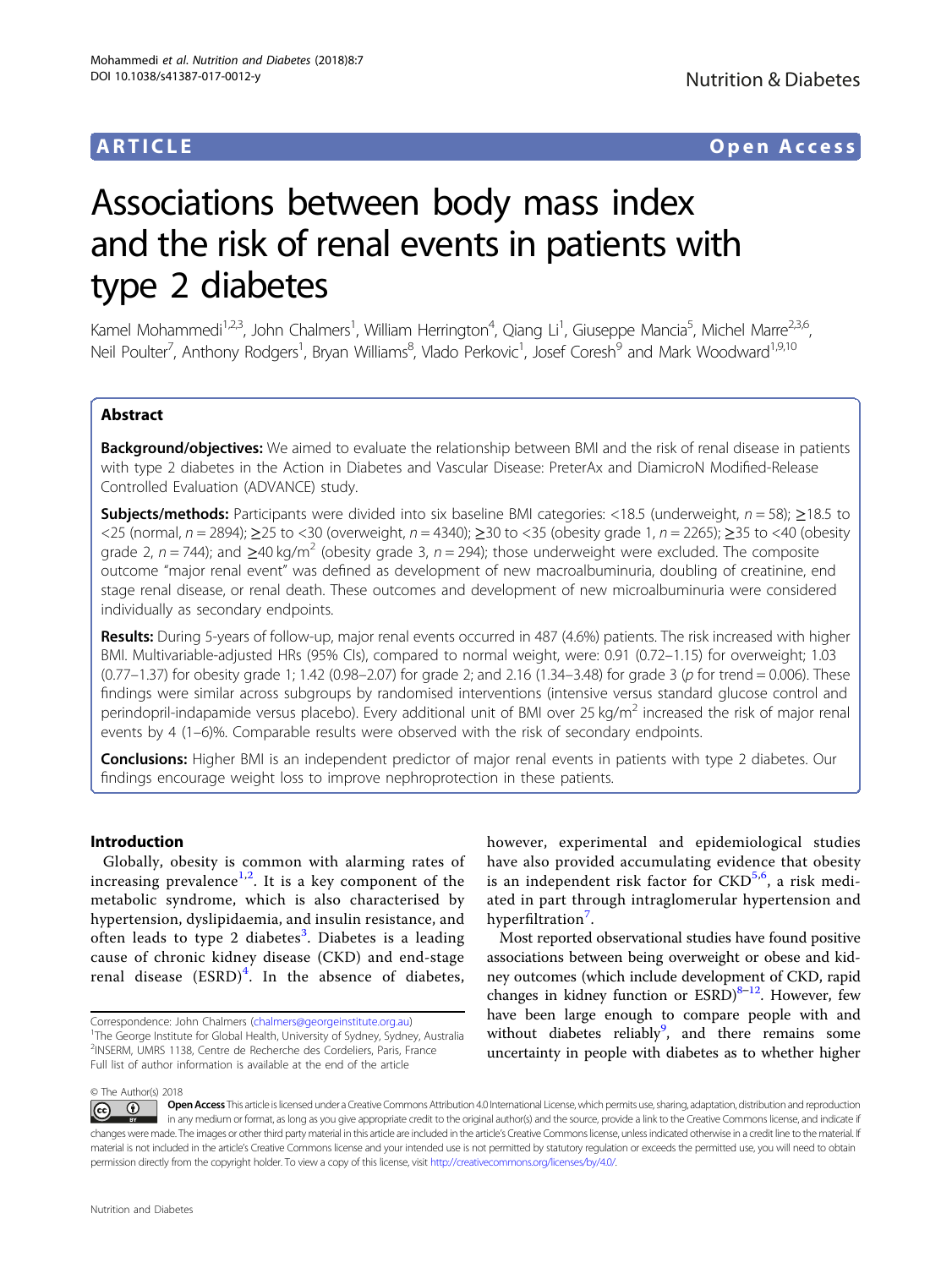body mass index (BMI) increases risk of developing macroalbuminuria, and whether BMI–CKD associations are mediated through differences in renal risk factors affected by adiposity (e.g., glycemia and blood pressure).

In the present study, we aimed to evaluate the relationship between baseline BMI and major renal events among patients with type 2 diabetes in the Action in Diabetes and Vascular Disease: PreterAx and DiamicroN Modified-Release Controlled Evaluation (ADVANCE) trial (ClinicalTrials.gov number, NCT00145925). In order to investigate potential mechanisms for any associations, outcomes were analysed for the whole cohort and in subgroups for those randomised to different intensities of long-term glycaemic control and to use of placebo versus perindopril-indapamide, an ACE-inhibitor/diuretic combination drug that would be expected to reduce glomerular hyperfiltration.

## Materials/subjects and methods

#### Study population

The ADVANCE study was a  $2 \times 2$  factorial randomised controlled trial which tested the effects of intensive glucose control using a gliclazide-MR-based regimen, and routine blood pressure treatment using a fixed-dose combination of perindopril and indapamide, on the incidence of major macrovascular and microvascular events in patients with type 2 diabetes. The design and clinical characteristics of participants have been published previously $13-15$  $13-15$ . Briefly, patients aged 55 years or older with diabetes diagnosed at 30 years or older with pre-existing cardiovascular disease or with at least one risk factor for cardiovascular disease were eligible. Participants were followed prospectively for clinical events and had blood pressure and urinary albumin to creatinine ratio (ACR) measured at local study clinics at 2-year, 4-year and final follow-up visits. The ADVANCE protocol was approved by the Institutional Ethics Committee of each participating centre and all participants provided written informed consent before their enrolment in the trial.

#### Definition of BMI categories at baseline

Baseline BMI, computed as the weight in kilograms divided by the square of the height in metres, was categorised at baseline into six categories according to the World Health Organization classification<sup>16</sup>: underweight (<18.5), normal weight ( $\geq$ 18.5 to <25), overweight ( $\geq$ 25 to  $\langle 30 \rangle$ , and obesity grade 1 (≥30 to  $\langle 35 \rangle$ , grade 2 (≥35 to <40), and grade  $3$  (≥40 kg/m<sup>2</sup>).

#### Primary and secondary endpoints

As pre-specified in the ADVANCE protocol $^{13}$ , "major renal events" were defined as a composite of macroalbuminuria (defined as a urinary  $ACR > 300$  mg/g), doubling of the serum creatinine level to at least 200 μmol/l, ESRD (defined as the need for renal-replacement therapy), or death due to

renal disease. "New cases of microalbuminuria" (defined as  $30 < ACR \leq 300$  mg/g), "Development of new macroalbuminuria", and "doubling of creatinine, ESRD, or renal death", were considered individually as secondary endpoints. The primary endpoints were reviewed by an independent End Point Adjudication Committee.

#### Statistical analyses

Clinical and biological characteristics of participants at baseline were presented both overall and according to BMI categories. Categorical variables were expressed as the number of patients with the corresponding percentage, and continuous variables as mean (SD), or as median (interquartile interval) for those with a skewed distribution. Patients with missing data regarding estimated glomerular filtration rate (eGFR) and ACR at baseline  $(n = 545)$  were excluded from the current study. Few  $(n = 58; 0.6 \%)$  patients were underweight, and so these were also excluded from the main set of analyses, although included in a sensitivity analysis. Cox proportional hazards regression models were fitted to estimate hazard ratios (HRs), with associated 95% confidence intervals (CI), for major renal events by BMI categories, taking normal weight as the reference group. The primary model (model 1) adjusted for baseline age, sex, region of origin (Asia: Philippines, China, Malaysia, and India; established market economies: Australia, Canada, France, Germany, Ireland, Italy, Netherlands, New Zealand, United Kingdom; and Eastern Europe: Czech Republic, Estonia, Hungary, Lithuania, Poland, Russia, Slovakia), prior cardiovascular disease (defined as the presence at baseline of myocardial infarction, stroke, coronary artery bypass graft, percutaneous transluminal coronary angioplasty, hospital admission for unstable angina or transient ischaemic attack), eGFR (computed by the  $CKD$ –Epidemiology Collaboration equation)<sup>17</sup>, squared eGFR, urinary ACR, history of ever smoking and study allocation. In model 2 we additionally adjusted for baseline duration of diabetes, HbA1c, systolic blood pressure, total-cholestrol and HDL-cholesterol, and triglycerides. Since these are factors that BMI can be expected to affect causally, most results presented are from model 1. We also evaluated the association of BMI as a continuous variable with major renal events using piece-wise linear splines with knots at 18.5, 25, 30, 35, 40, and  $45 \text{ kg/m}^2$ , and a reference value at  $21 \text{ kg/m}^2$ . The hazard ratio for major renal events associated with each single additional unit of BMI above  $25 \text{ kg/m}^2$  was also estimated.

Sensitivity analyses were performed to test the association of BMI categories with the risk of major renal events: (i) in different groups of randomised study treatment (standard and intensive glucose control; placebo and perindopril-indapamide) considered separately; (ii) in different CKD stages (stage 1 [eGFR ≥ 90 mL/min/1.73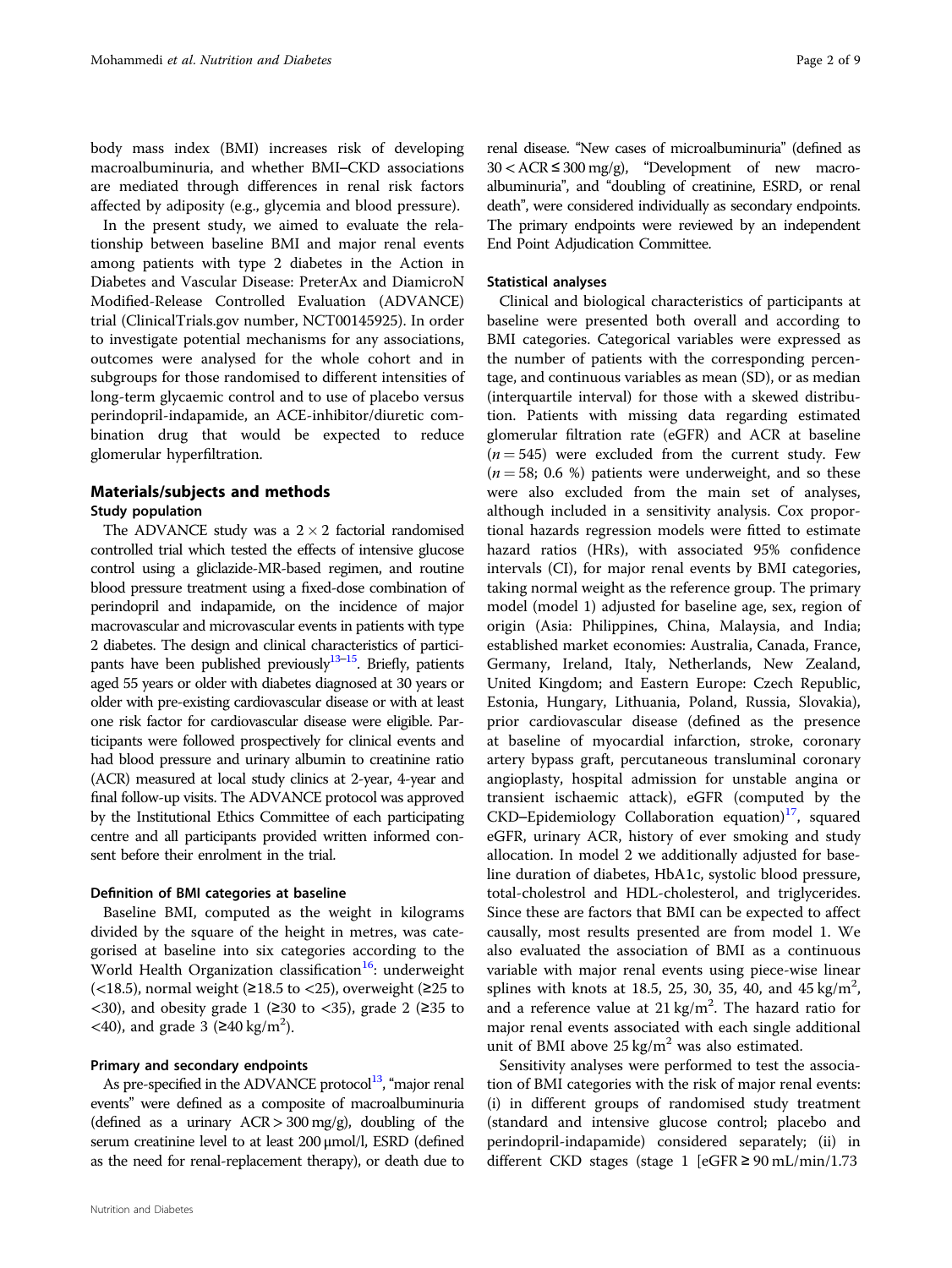m<sup>2</sup>]; stage 2 [≥60 to <90], and stage 3 [<60]); (iii) after treating non-renal death as a competing risk using the Fine and Gray method<sup>18</sup>; (iv) in participants who did not change their BMI category during follow-up; (v) the association of BMI categories with the risk of new microalbuminuria in patients with normoalbuminuria at baseline; and (vi) after including patients with underweight, who were otherwise omitted.

Statistical analyses were performed using SAS software, version 9.3 (SAS Institute, [www.sas.com\)](http://www.sas.com) and Stata software version 13 (StataCorp., [www.stata.com](http://www.stata.com)). A  $p$ -value < 0.05 was considered significant.

#### Results

#### Baseline characteristics by BMI categories

Among 10,537 participants investigated, 58% were men, and 38, 43, and 19% were from Asia, Established market economies, and Eastern Europe, respectively (Table [1](#page-3-0)). Their mean (SD) age and duration of diabetes were 66(6) and 8(6) years, respectively, and their mean HbA1c was 7.5 (1.5)%. Mean (SD) BMI at baseline was  $28(5)$  kg/m<sup>2</sup>, and 2894 (27%), 4340 (41%), 2265 (22%), 744 (7%) and 294 (3%) patients, respectively, were in the normal weight, overweight and obesity grades 1, 2 and 3 categories. Mean eGFR was  $75(17)$  mL/min/1.73 m<sup>2</sup>, and 2341 (22%), 5952 (57%) and 2244 (21%) were categorised as CKD stages 1, 2, and 3, respectively. Median urinary ACR was 15(7–40) mg/g, with 7312 (69%), 2824 (27%) and 401 (4%) in the normo-albuminuric, micro-albuminuric and macroalbuminuric ranges.

Compared to those with normal weight, patients with obesity were more frequently from established market economies, had a shorter duration of diabetes, and greater systolic blood pressure, and serum triglycerides concentration. They were more likely to use antihypertensive and lipid lowering treatments, and to have ever smoked.

#### Risk of major renal events during follow-up by BMI categories

Major renal events occurred in 487 (4.6%) participants during a median duration of follow-up of 5.0 (interquartile interval: 4.5–5.0) years. Patients who developed major renal events during follow-up, compared to those who did not, were more frequently men, had a longer duration of diabetes at baseline, higher systolic blood pressure, HbA1c, and urinary ACR levels, had a lower eGFR, and were more likely to use antihypertensive and lipid lowering drugs (Supplemental Table S1). Major renal events occurred in 144 (5.0%), 181 (4.2%), 96 (4.2%), 43 (5.8%), and 23 (7.8%) participants with normal weight, overweight, and obesity grades 1, 2 and 3, respectively (Table [2\)](#page-4-0). The risk of major renal events increased gradually across increasing BMI categories, and the highest

risk was observed in patients with severe obesity. Adjusted HRs (95% CIs) from model 1, compared to normal weight, were: overweight: 0.91 (0.72–1.15), obesity grade 1: 1.03 (0.77–1.37), grade 2: 1.42 (0.98–2.07), and grade 3: 2.16 (1.34–3.48,  $p$  for trend = 0.006). Very similar results were observed when additional adjustments, including mediating factors, were included (model 2)—as was the case for the remaining analyses (results not shown). The same pattern was seen when BMI was fitted as a continuous variable (Fig. [1](#page-4-0)). Above  $25 \text{ kg/m}^2$ , the association of BMI with major renal events appeared to be log-linear, and each additional unit was associated with 4(1–6)% increased risk ( $p = 0.002$ ).

### Risk of secondary endpoints during follow-up according to BMI categories at baseline

New cases of microalbuminuria, macroalbuminuria, and doubling of creatinine, ESRD or renal death occurred during follow-up in 2730 (25.9%), 389 (3.5%) and 162 (1.5%) participants, respectively. The risk of new microalbuminuria or macroalbuminuria increased gradually across increasing BMI categories (Table [3](#page-5-0)). The risk of doubling of creatinine, ESRD or renal death seems to be higher in patients with obesity stages 2 and 3, but the test for trend was non-significant. Each additional unit of BMI over  $25 \text{ kg/m}^2$  increased the risk of microalbuminuria ( $p = 0.0008$ ), macroalbuminuria ( $p = 0.004$ ), and doubling of creatinine, ESRD or renal death  $(p =$ 0.008) by 2(1–3), 4(1–6), and  $5(1–10)\%$ , respectively (using model 1).

#### Sensitivity analyses

The associations of BMI categories with the risk of major renal events were compared in different groups of study treatments (Table  $4$ ,  $p$  for interaction between trend in BMI and glucose lowering control  $= 0.14$  and p for interaction between trend in BMI and blood pressure treatment  $= 0.96$ ), as well as in different baseline CKD stages ( $p$  for interaction = 0.14, Supplemental Table S2) and remained significant after treating non-renal death as a competing risk ( $p$  for trend = 0.01, Supplemental Table S3). During follow-up, 7103 (67%) participants maintained the same BMI categories as at baseline (Supplemental Table S4). When we considered only these participants, BMI categories remained significantly associated with major renal events ( $p$  for trend = 0.002, Supplemental Table S5). Similarly, the association of BMI categories with increasing risk of new microalbuminuria remained significant ( $p$  for trend = 0.02) in patients with normoalbuminuria at baseline (Supplemental Table S6). Finally, when we considered the entire cohort, underweight was associated with a higher risk of major renal events compared to normal weight (HR 2.17, 95% CI 1.01–4.67) (using model 1).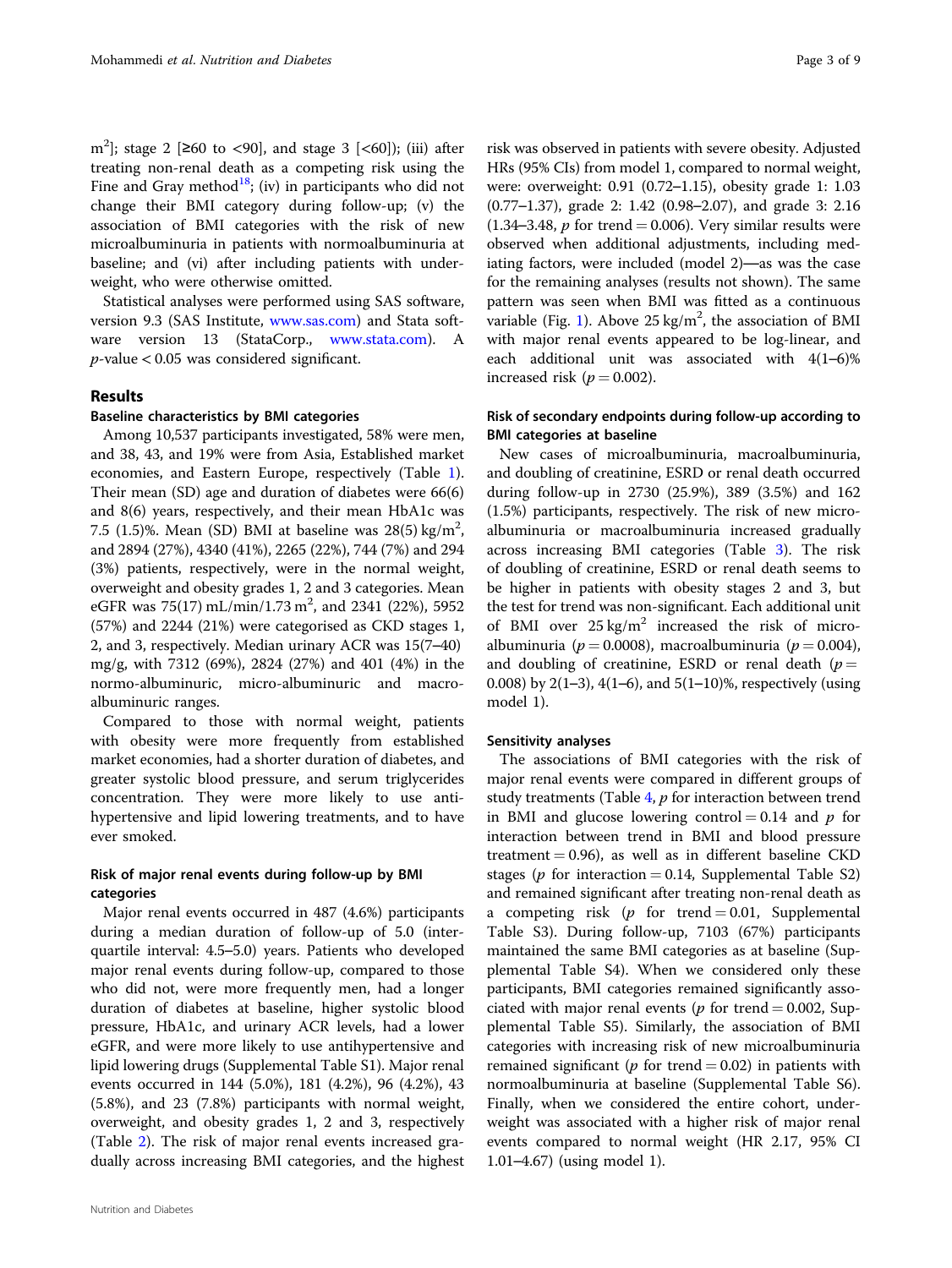<span id="page-3-0"></span>

| Characteristics of participants by BMI<br>Table 1             | categories                                         |                               |                          |                                                                                                                                         |                                |                                |
|---------------------------------------------------------------|----------------------------------------------------|-------------------------------|--------------------------|-----------------------------------------------------------------------------------------------------------------------------------------|--------------------------------|--------------------------------|
|                                                               | $\tilde{\mathbf{r}}$<br>Overall<br>10,537<br>$=$ 0 | Normal weight<br>$(n = 2894)$ | Overweight<br>$(n=4340)$ | Obesity grade 1<br>$(n = 2265)$                                                                                                         | Obesity grade 2<br>$(n = 744)$ | Obesity grade 3<br>$(n = 294)$ |
| Male sex, n (%)                                               | (57.5)<br>6063                                     | 658 (57.3)                    | 2687 (61.9)              | 1255 (55.4)                                                                                                                             | 358 (48.1)                     | 105(35.7)                      |
| Asia, n (%)                                                   | (37.8)<br>3988                                     | 998 (69.1)                    | 661 (38.3)               | 291 (12.8)                                                                                                                              | 33 (4.4)                       | 5(1.7)                         |
| Established market economies, n (%)                           | (43.1)<br>4537                                     | 681 (23.5)                    | 896 (43.7)               | 279 (56.5)                                                                                                                              | 483 (64.9)                     | 198 (67.3)                     |
| Eastern Europe, n (%)                                         | (19.1)<br>2012                                     | 215 (7.4)                     | 783 (18.0)               | 695 (30.7)                                                                                                                              | 228 (30.7)                     | 91 (31.0)                      |
| Age (years): mean (SD)                                        | 65.8 (6.4)                                         | 65.9 (6.3)                    | 56.2 (6.4)               | 55.8 (6.4)                                                                                                                              | 64.2 (6.2)                     | 63.4 (5.9)                     |
| Body mass index (kg/m <sup>2</sup> ): mean (SD)               | 28.3 (5.1)                                         | 23.0 (1.5)                    | 27.4 (1.4)               | 32.0 (1.4)                                                                                                                              | 37.0 (1.4)                     | 44.4 (5.0)                     |
| Systolic blood pressure (mmHg): mean (SD)                     | 145 (21)                                           | 141(22)                       | 146 (21)                 | 148 (21)                                                                                                                                | 148 (21)                       | 146 (20)                       |
| Diastolic blood pressure (mmHg): mean (SD)                    | 81 (11)                                            | 78 (11)                       | 81 (11)                  | 82 (11)                                                                                                                                 | 83 (11)                        | 82 (11)                        |
| Use of antihypertensive treatment, n (%)                      | 7237 (68.9)                                        | 1675 (57.9)                   | 3014 (69.5)              | 1710 (75.5)                                                                                                                             | 590 (79.3)                     | 248 (84.4)                     |
| Duration of diabetes (years): mean (SD)                       | 7.9 (6.3)                                          | 9.1 (6.9)                     | 7.6 (6.1)                | 7.4 (6.2)                                                                                                                               | 6.8(5.8)                       | 7.0(5.7)                       |
| HbA1C (%): mean (SD)                                          | 7.5 (1.5)                                          | 7.6 (1.8)                     | 7.4(1.4)                 | 7.5 (1.4)                                                                                                                               | 7.5 (1.4)                      | 7.6(1.6)                       |
| HbA1C (mmol/mol): mean (SD)                                   | 58 (17)                                            | 60 (19)                       | 57 (16)                  | 58 (16)                                                                                                                                 | 59 (16)                        | 60 (17)                        |
| eGFR (ml/min/1.73 m <sup>2</sup> ): mean (SD)                 | 75 (17)                                            | 76 (20)                       | 75 (17)                  | 73 (17)                                                                                                                                 | 74 (17)                        | $74(17)$                       |
| Urinary ACR (mg/g): median (Q1, Q3)                           | 15 (7, 40)                                         | 16 (8, 43)                    | 15 (7, 38)               | 14(6, 38)                                                                                                                               | 13 (7, 36)                     | 17(7, 41)                      |
| Serum Total cholesterol (mmol/l): mean (SD)                   | 5.2 (1.2)                                          | 5.2 (1.2)                     | 5.2 (1.2)                | 5.2 (1.2)                                                                                                                               | 5.2(1.1)                       | 5.3 (1.1)                      |
| Serum LDL cholesterol (mmol/l): mean (SD)                     | 3.1(1.0)                                           | 3.1(1.0)                      | 3.1(1.0)                 | 3.1(1.0)                                                                                                                                | 3.1(1.0)                       | 3.2(1.1)                       |
| Serum HDL cholesterol (mmol/l): mean (SD)                     | 1.3(0.3)                                           | 1.3(0.4)                      | 1.2(0.3)                 | 1.2(0.3)                                                                                                                                | 1.2(0.3)                       | 1.2(0.3)                       |
| Serum triglycerides (mmol/l)                                  | 1.6(1.2, 2.3)                                      | 1.4(1.0, 2.1)                 | 1.6(1.2, 2.3)            | 1.8(1.3, 2.5)                                                                                                                           | 1.8(1.4, 2.5)                  | 2.0(1.4, 2.7)                  |
| Use of lipid lowering drugs, n (%)                            | 3674 (34.9)                                        | 700 (24.2)                    | 609 (37.1)               | 910 (40.2)                                                                                                                              | 328 (44.1)                     | 127(43.2)                      |
| History of current smoking, n (%)                             | (15.0)<br>1579 (                                   | 448 (15.5)                    | 644 (14.8)               | 307 (13.6)                                                                                                                              | 132 (17.7)                     | 48 (16.3)                      |
| History of ever smoking, n (%)                                | 4415 (41.9)                                        | 941 (32.5)                    | 1859 (42.8)              | 1080 (47.7)                                                                                                                             | 400 (53.8)                     | 135 (45.9)                     |
| Prior cardiovascular disease, n (%)                           | (25.9)<br>2725                                     | 700 (24.2)                    | 1194 (27.5)              | 571 (25.2)                                                                                                                              | 194(26.1)                      | 66 (22.5)                      |
| Established market economies: Australia Canada France Germany |                                                    |                               |                          | Ireland Italy Netherlands New Zealand United Kingdom: Eastern Europe: the Czech Benublic Estonia Hunggay, Poland Russia Slovakia: Asia: |                                |                                |

Established market economies: Australia, Canada, France, Germany, Ireland, Italy, Netherlands, New Zealand, United Kingdom; Eastern Europe: the Czech Republic, Estonia, Hungary, Lithuania, Poland, Russia, Slovakia; Asia: Philippines, China, Malaysia, India. eGFR, estimated glomerular filtration rate computed by the chronic kidney disease epidemiology collaboration equation. Use of lipid lowering drugs: statins or other hypolipidemic agents. Prior cardiovascular disease: presence at baseline of myocardial infarction, stroke, coronary artery bypass graft, percutaneous transluminal coronary angioplasty, hospital admission for unstable angina or transient ischaemic Established market economies: Australia, Landa, Hance, Jermany, ireland, italy, New Zealand, United Niggoon; Eastern Europe: the Czech Republic, Estonia, Hungary, Lithuana, Poland, Noskia, Noskia, Naskia, Noskia, Naskia, N

ACR albumin to creatinine ratio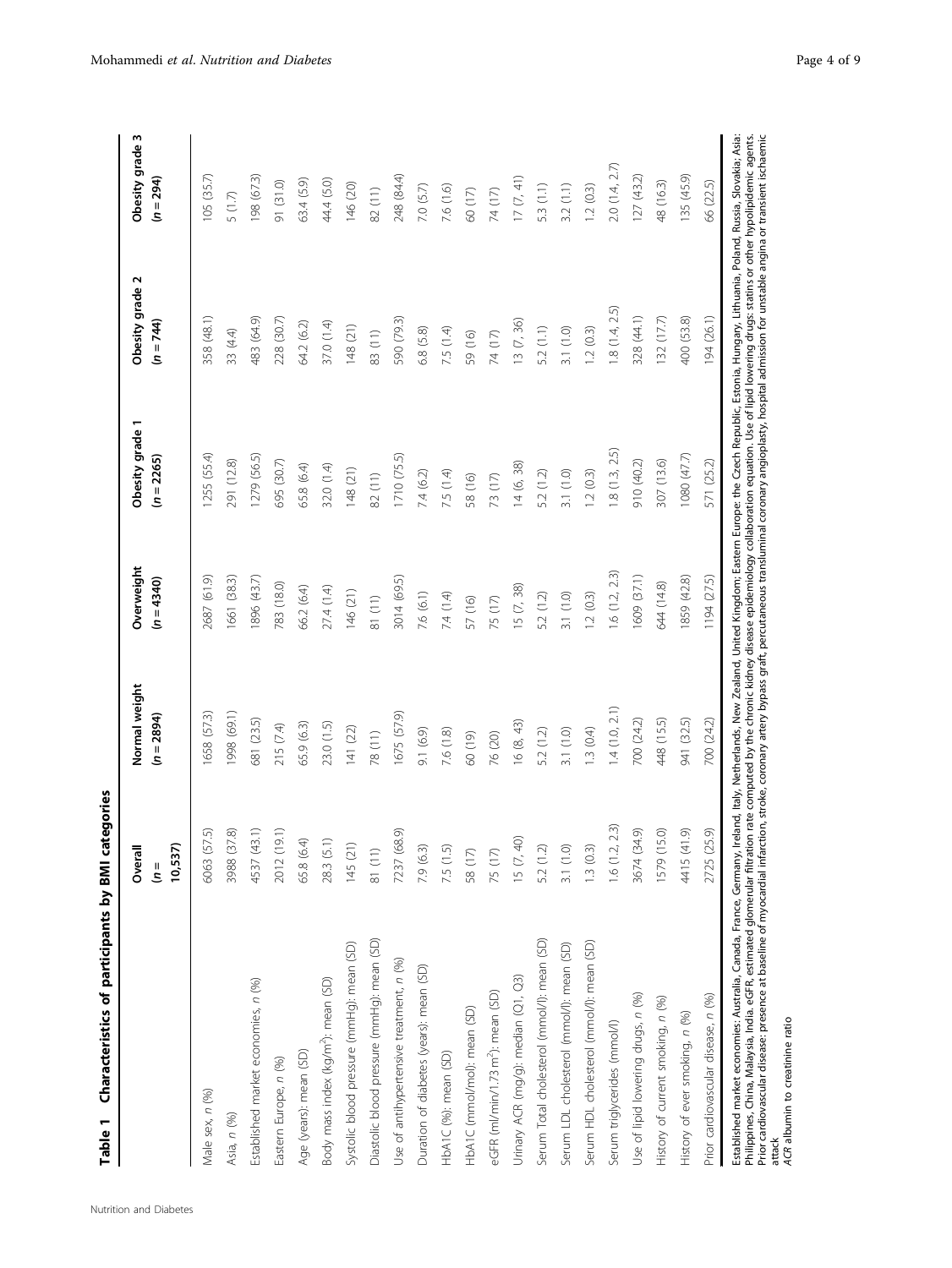<span id="page-4-0"></span>

|                   | Major renal events (n) |               | Model 1                |             | Model 2             |             |
|-------------------|------------------------|---------------|------------------------|-------------|---------------------|-------------|
|                   | ž                      | Yes           | HR (95% Cl)            | p for trend | HR (95% CI)         | p for trend |
| Normal weight     | 2750                   | 14            | Ref.                   | 0.006       | Ref.                | SSI         |
| <b>Dverweight</b> | 4159                   | $\frac{8}{1}$ | $0.91 (0.72 - 1.15)$   |             | $0.91(0.72 - 1.15)$ |             |
| Dhesity grade 1   | 2169                   | 86            | $1.03$ $(0.77 - 1.37)$ |             | $1.02(0.76 - 1.37)$ |             |
| Obesity grade 2   | $\overline{2}$         |               | 1.42 (0.98-2.07)       |             | 1.39 (0.94-2.04)    |             |
| Obesity grade 3   |                        | 23            | $2.16(1.34 - 3.48)$    |             | 2.05 (1.25-3.34)    |             |



 $\vert$   $\vert$ 



### Discussion

In the current investigation, we evaluated the effect of BMI at baseline on the 5-year risk of major renal events in patients with type 2 diabetes. Above  $25 \text{ kg/m}^2$ , the risk of major renal events increased progressively through BMI categories: on average, each 1 unit higher BMI increased this risk by 4%. The increased risk of major renal events was independent of putative risk factors and was observed even after allowing for the competing risk of non-renal death. It was comparable in participants randomly assigned to either standard or intensive glucose control, and to placebo or perindopril-indapamide. Similar associations were also observed when we considered only participants who remained in the same BMI categories during follow-up.

Only a few prospective studies have examined the relationship between BMI and renal events separately among people who have already developed type 2 dia-betes, and these have reported a range of findings<sup>[9,](#page-7-0)[19,20](#page-8-0)</sup>. One of the larger studies conducted in 5829 Chinese patients with type 2 diabetes (mean %HbA1 < 8) found an inverse association between BMI and CKD. However, these analyses adjusted for risk factors on the causal pathway between BMI and CKD, including blood pressure, albuminuria, diabetic characteristics, and other traits of metabolic syndrome (e.g. central obesity), and this adjustment may have distorted aetiological associations<sup>[20](#page-8-0)</sup>. Our own larger study of 10,537 patients with type 2 diabetes provides clear evidence for an increased risk of major renal events with increasing BMI over  $25 \text{ kg/m}^2$ , in

 $\sqrt{2}$ 

 $\overline{1}$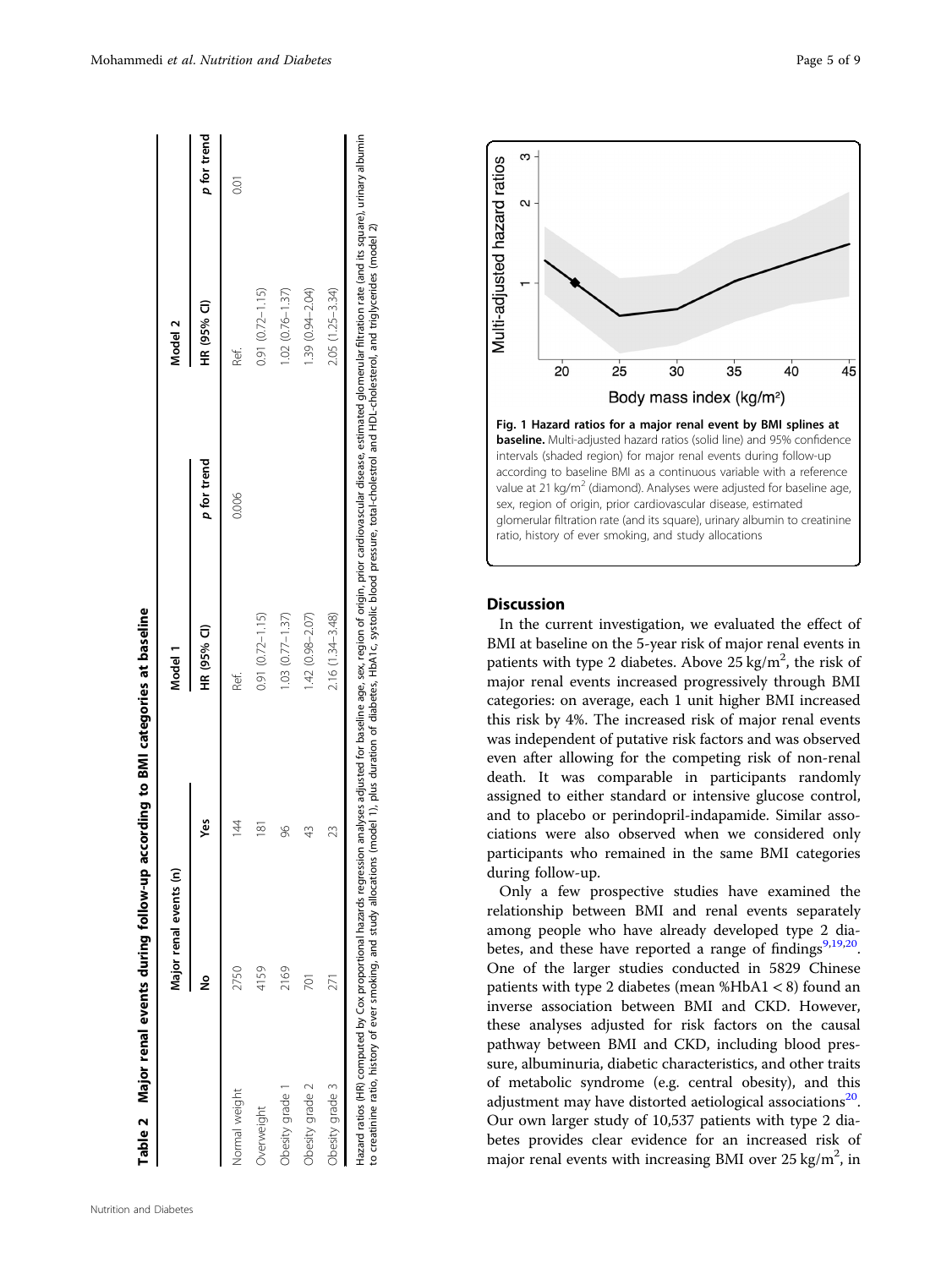<span id="page-5-0"></span>

|                      | Microalbuminuria<br>ŝ |                 | Microalbuminuria<br>not | ś,             | Macroalbuminuria<br>ŝ |               | Macroalbuminuria vs.<br>ă |             | renal death (n) | Doubling of creatinine, ESRD or | death vs. not   | Doubling of creatinine, ESRD or renal |
|----------------------|-----------------------|-----------------|-------------------------|----------------|-----------------------|---------------|---------------------------|-------------|-----------------|---------------------------------|-----------------|---------------------------------------|
|                      | ş                     | yes             | $(95%$ CI)<br>£€        | p for trend    | ş                     | yes           | $(95%$ Cl)<br>띂           | p for trend | ž               | Yes                             | $(95%$ Cl)<br>띂 | p for trend                           |
| Normal weight 2102   |                       | 792             | Ref.                    | $\overline{0}$ | 2779                  | 115           | Ref.                      | 0.02        | 2851            | 43                              | Ref.            | 0.09                                  |
| Overweight           | 3229                  | $\frac{111}{2}$ | 0.99                    |                |                       |               | $\overline{0}$            |             |                 |                                 | 0.84            |                                       |
|                      |                       |                 | $(0.0 - 1.09)$          |                | 4198                  | 142           | $(0.70 - 1.18)$           |             | 4290            | 50                              | $(0.54 - 1.28)$ |                                       |
| Obesity grade 1 1719 |                       | 546             | 1.03                    |                | 2188                  | 77            | 0.08                      |             | 2240            | 25                              | 0.94            |                                       |
|                      |                       |                 | $(0.92 - 1.17)$         |                |                       |               | $(0.78 - 1.49)$           |             |                 |                                 | $(0.55 - 1.62)$ |                                       |
| Obesity grade 2 536  |                       | 208             | 1.28                    |                | 712                   | 32            | 1.37                      |             | 731             | $\frac{3}{2}$                   | 1.55            |                                       |
|                      |                       |                 | $(1.08 - 1.51)$         |                |                       |               | $(0.89 - 2.12)$           |             |                 |                                 | $(0.78 - 3.08)$ |                                       |
| Obesity grade 3 221  |                       | 73              | 1.19                    |                | 276                   | $\frac{8}{2}$ | 2.18                      |             | 287             |                                 | 257             |                                       |
|                      |                       |                 | $(0.93 - 1.53)$         |                |                       |               | $(1.27 - 3.73)$           |             |                 |                                 | $(1.08 - 6.15)$ |                                       |

Nutrition and Diabetes

 $\overline{\phantom{a}}$ 

 $\mathbf{I}$ 

 $\mathbf{I}$ 

Cox models including BMI both as a categorical and as a continuous variable. The highest risk was observed in patients with morbid obesity.

Despite little apparent cross-sectional association between baseline BMI and baseline urinary ACR in our study, there was a clear positive association between BMI and development of new cases of microalbuminuria and macroalbuminuria, and these hazards were similar in size to the trend toward association between BMI and doubling of creatinine, ESRD or death. Furthermore, each additional unit of BMI over  $25 \text{ kg/m}^2$  increased these endopints by 2, 4, and 5%, respectively. A key mechanism for obesityassociated albuminuria is intraglomerular hypertension, which increases renal blood flow and fractional urinary albumin clearance $21-24$  $21-24$ . The consequent mechanical stress results in glomerular enlargement (hypertrophy) and an increased distance between the neighbouring podocytes, damaging a key cellular layer of the glomerular filtration barrier $25$  and perhaps causing podocyte death with focal segmental glomerulosclerosis<sup>26–[28](#page-8-0)</sup>. Randomisation to perindopril + indapamide in ADVANCE reduced total renal events (major renal events plus new microalbuminuria) by 21% (relative risk 0.79, 0.73–0.85) $^{15}$ . However, in our subgroup analyses, we found BMI–major renal events associations were not modified by allocated to perindopril  $+$ indpamide, which is consistent with a hypothesis that general adiposity may affect renal risk by mechanisms in addition to the haemodynamic stress of glomerular hyperfiltration.

Hyperglycaemia has been suggested as a metabolic podocyte stressor<sup>25</sup>. An inverse association between high insulin sensitivity (estimated by euglycemic clamp) and impaired renal function in a community-based cohort has been reported<sup>29</sup>, and pre-diabetes has been associated with directly measured evidence of hyperfiltration inde-pendent of BMI<sup>[7](#page-7-0)</sup>. However, our subgroup analyses suggested that the BMI–major renal events association was not significantly modified by glycaemic control allocation (average HbA1c difference 0.7%), despite the inverse relationship between HbA1c and weight<sup>[30](#page-8-0)</sup>. Another mechanism by which adipose tissue may cause kidney disease is the visceral fat deposition in the renal sinus, which may compress the main renal artery and vein $31-33$  $31-33$  $31-33$ , but measurements relevant to these mechanisms were not measured in this study.

Nevertheless, our findings are consistent with reports that weight loss may protect against the development of renal complications in overweight or obese individuals with type 2 diabetes. The Look AHEAD (Action for Health in Diabetes) trial showed that intensive lifestyle intervention, compared to standard education, resulted in 8% weight loss (on average 4 kg) and a consequent 31% reduction (hazard ratio 0.69 [0.55–0.87]) in "very-high-risk CKD" (based in KDIGO risk charts)<sup>[34](#page-8-0)</sup>. Weight loss may

Ï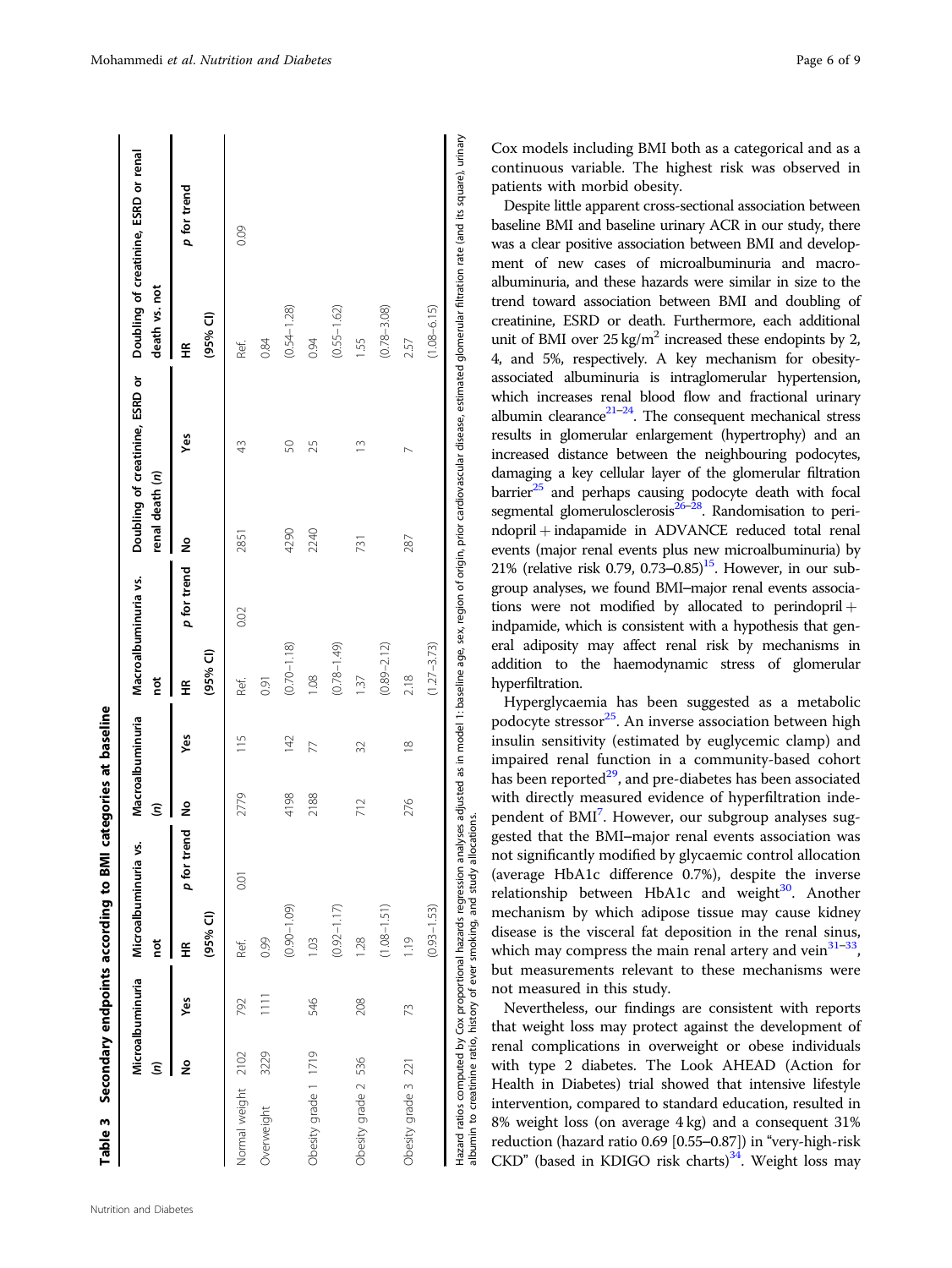| ו<br>: |
|--------|
|        |
|        |
|        |
|        |
|        |
|        |
|        |
|        |
|        |
| Table  |

<span id="page-6-0"></span>

| Ref.<br>Ref.<br>Ref.<br>Ref.<br>Yes<br>$\overline{100}$<br>58<br>$\frac{8}{1}$<br>54<br>$\odot$<br>38<br>80<br>$\frac{5}{1}$<br>2<br>\$<br>55<br>$\overline{C}$<br>50<br>22<br>$\equiv$<br>27<br>$\frac{4}{3}$<br>≅<br>Ν<br>1376<br>1376<br>1098<br>1374<br>2086<br>1063<br>2073<br>1106<br>1374<br>2072<br>2087<br>1071<br>355<br>369<br>128<br>346<br>143<br>138<br>332<br>ş<br>grade 3<br>grade 2<br>grade 2<br>grade 3<br>grade 3<br>grade 2<br>grade $2$<br>grade 1<br>grade 1<br>grade 1<br>grade 1<br>weight<br>Normal weight<br>weight<br>Normal weight<br>Overweight<br>Overweight<br>Overweight<br>Overweight<br>Obesity<br>Obesity<br>Obesity<br>Obesity<br>Obesity<br>Obesity<br>Obesity<br>Obesity<br>Obesity<br>Obesity<br>Obesity<br>Normal<br>Normal<br>Blood pressure treatment ( $p$ for interaction = 0.88)<br>Glucose lowering control (p for interaction = $0.14$ )<br>Perindopril-indapamide<br>Standard<br>Intensive<br>Placebo |                    | Major renal events |              | HR (95% CI)         |
|--------------------------------------------------------------------------------------------------------------------------------------------------------------------------------------------------------------------------------------------------------------------------------------------------------------------------------------------------------------------------------------------------------------------------------------------------------------------------------------------------------------------------------------------------------------------------------------------------------------------------------------------------------------------------------------------------------------------------------------------------------------------------------------------------------------------------------------------------------------------------------------------------------------------------------------------------------|--------------------|--------------------|--------------|---------------------|
|                                                                                                                                                                                                                                                                                                                                                                                                                                                                                                                                                                                                                                                                                                                                                                                                                                                                                                                                                        |                    |                    |              |                     |
|                                                                                                                                                                                                                                                                                                                                                                                                                                                                                                                                                                                                                                                                                                                                                                                                                                                                                                                                                        |                    |                    |              |                     |
|                                                                                                                                                                                                                                                                                                                                                                                                                                                                                                                                                                                                                                                                                                                                                                                                                                                                                                                                                        |                    |                    |              |                     |
|                                                                                                                                                                                                                                                                                                                                                                                                                                                                                                                                                                                                                                                                                                                                                                                                                                                                                                                                                        |                    |                    |              | 0.91 (0.67-1.23)    |
|                                                                                                                                                                                                                                                                                                                                                                                                                                                                                                                                                                                                                                                                                                                                                                                                                                                                                                                                                        |                    |                    |              | 1.08 (0.74-1.57)    |
|                                                                                                                                                                                                                                                                                                                                                                                                                                                                                                                                                                                                                                                                                                                                                                                                                                                                                                                                                        |                    |                    |              | 1.06 (0.60-1.88)    |
|                                                                                                                                                                                                                                                                                                                                                                                                                                                                                                                                                                                                                                                                                                                                                                                                                                                                                                                                                        |                    |                    |              | 2.00 (1.02-3.92)    |
|                                                                                                                                                                                                                                                                                                                                                                                                                                                                                                                                                                                                                                                                                                                                                                                                                                                                                                                                                        |                    |                    |              |                     |
|                                                                                                                                                                                                                                                                                                                                                                                                                                                                                                                                                                                                                                                                                                                                                                                                                                                                                                                                                        |                    |                    |              | $0.90(0.63 - 1.28)$ |
|                                                                                                                                                                                                                                                                                                                                                                                                                                                                                                                                                                                                                                                                                                                                                                                                                                                                                                                                                        |                    |                    |              | 0.94 (0.60-1.48)    |
|                                                                                                                                                                                                                                                                                                                                                                                                                                                                                                                                                                                                                                                                                                                                                                                                                                                                                                                                                        |                    |                    |              | $1.72(1.02 - 2.91)$ |
|                                                                                                                                                                                                                                                                                                                                                                                                                                                                                                                                                                                                                                                                                                                                                                                                                                                                                                                                                        |                    |                    |              | $2.23(1.13 - 4.43)$ |
|                                                                                                                                                                                                                                                                                                                                                                                                                                                                                                                                                                                                                                                                                                                                                                                                                                                                                                                                                        |                    |                    |              |                     |
|                                                                                                                                                                                                                                                                                                                                                                                                                                                                                                                                                                                                                                                                                                                                                                                                                                                                                                                                                        |                    |                    |              |                     |
|                                                                                                                                                                                                                                                                                                                                                                                                                                                                                                                                                                                                                                                                                                                                                                                                                                                                                                                                                        |                    |                    |              | 0.86 (0.63-1.17)    |
|                                                                                                                                                                                                                                                                                                                                                                                                                                                                                                                                                                                                                                                                                                                                                                                                                                                                                                                                                        |                    |                    |              | 0.82 (0.54-1.24)    |
|                                                                                                                                                                                                                                                                                                                                                                                                                                                                                                                                                                                                                                                                                                                                                                                                                                                                                                                                                        |                    |                    |              | 1.36 (0.80-2.30)    |
|                                                                                                                                                                                                                                                                                                                                                                                                                                                                                                                                                                                                                                                                                                                                                                                                                                                                                                                                                        |                    |                    |              | 2.54 (1.37-4.68)    |
|                                                                                                                                                                                                                                                                                                                                                                                                                                                                                                                                                                                                                                                                                                                                                                                                                                                                                                                                                        |                    |                    |              |                     |
|                                                                                                                                                                                                                                                                                                                                                                                                                                                                                                                                                                                                                                                                                                                                                                                                                                                                                                                                                        |                    |                    |              | 0.95 (0.68-1.34)    |
|                                                                                                                                                                                                                                                                                                                                                                                                                                                                                                                                                                                                                                                                                                                                                                                                                                                                                                                                                        |                    |                    |              | 1.25 (0.84-1.87)    |
|                                                                                                                                                                                                                                                                                                                                                                                                                                                                                                                                                                                                                                                                                                                                                                                                                                                                                                                                                        |                    |                    |              | $1.43(0.83 - 2.47)$ |
|                                                                                                                                                                                                                                                                                                                                                                                                                                                                                                                                                                                                                                                                                                                                                                                                                                                                                                                                                        | grade 3<br>Obesity | 133                | ${}^{\circ}$ | 1.61 (0.74-3.52)    |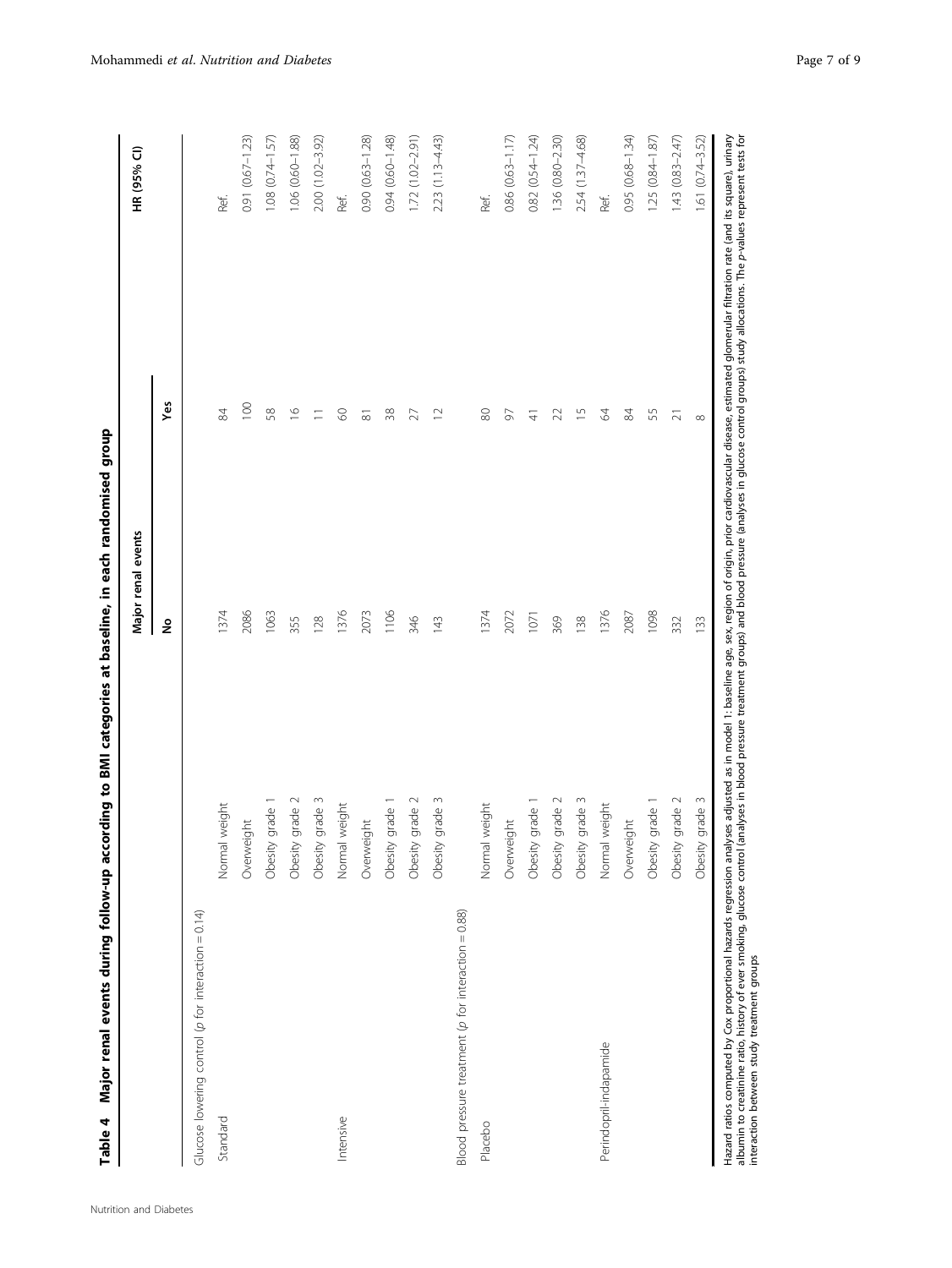<span id="page-7-0"></span>also be one of the mechanisms by which sodium-glucose co-transporter 2 inhibitors or analogues of glucagon-like peptide 1 reduce renal risk $35-37$  $35-37$ . Lastly, bariatric surgery has been associated with an improvement in renal func-tion<sup>[38](#page-8-0)–[40](#page-8-0)</sup>. Regardless of the mechanism, higher risk with obesity suggests there may be greater absolute benefit from attention to all risk factors among patients with obesity and diabetes at risk for CKD progression.

The present investigation's key strength was its comprehensive clinical and biological characterisation of participants, and 5 years of prospective follow-up including pre-specified renal outcomes confirmed by an independent adjudication committee $13$ . However, it is possible that the number of major renal events may have been insufficiently large to identify important differences between the randomised groups. Also, ADVANCE did not collect detailed data on body fat distribution, so that important differences between body-mass composition between participants could not be assessed for its relevance to major renal events. Furthermore, creatinine determinations were not isotope dilution mass spectrometry (IDMS) traceable in the ADVANCE trial as all participants were enroled before the international recommendations for IDMS alignment $41,42$  $41,42$  $41,42$ .

In conclusion, obesity at different stages was an independent predictor of major renal events in patients with type 2 diabetes. Our findings encourage comprehensive and motivated weight loss programmes for improving the prevention of the development and progression of kidney complications in patients with both type 2 diabetes and obesity.

#### Acknowledgements

KM was supported by grants from the Société Francophone du Diabète (SFD) and the Association Diabète Risque Vasculaire (ADRV), and travel support from the Association pour le Développement de l'Enseignement et des Recherches auprès des universités, des centres de recherches et des entreprises d'Aquitaine (ADERA).

#### Authors' contributions

K.M., M.W., and J.Ch. designed the study; K.M. wrote the manuscript with assistance from J.Ch., W.H. and M.W.; L.Q. reviewed the statistical analyses. G.M., M.M., N.P., A.R., B.W., V.P. and J.Co. contributed to discussion and reviewed the manuscript. M.W. and K.M. are the guarantors of this work and, as such, had full access to all the data in the study and take responsibility for the integrity of the data and the accuracy of the data analysis. All authors approved the current version of the manuscript.

#### Conflict of interest

Nutrition and Diabetes

Dr. Kamel Mohammedi reports personal fees from Novo-Nordisk, outside the submitted work; Prof. John Chalmers reports grants and personal fees from Servier, outside the submitted work; Prof. Giuseppe Mancia reports personal fees from Boehringer Ingelheim, personal fees from CVRx, personal fees from Daiichi Sankyo, personal fees from Medtronic, personal fees from Merck & Co., personal fees from Menarini, personal fees from Novartis, personal fees from Servier, outside the submitted work; Prof. Michel Marre reports grants and personal fees from Novo Nordisk, grants and personal fees from Sanofi, grants and personal fees from Eli Lilly, personal fees from Servier, grants and personal fees from Merck Sharp and Dohme, personal fees from Abbott, grants and personal fees from Novartis, personal fees from Astra Zeneca, outside the

submitted work; Prof. Neil Poulter reports grants from the George Institute, grants from British Heart Foundation/Diabetes UK/The George Institute, during the conduct of the study; grants from The George Institute, grants from BHF/ DUK/The George Institute, outside the submitted work; Prof. Bryan Williams reports personal fees from servier, outside the submitted work; and Prof. Mark Woodward reports personal fees from Amgen, outside the submitted work. No other potential conflict of interest relevant to this article was reported.

#### Publisher's note

Springer Nature remains neutral with regard to jurisdictional claims in published maps and institutional affiliations.

Supplementary Information accompanies this paper at [https://doi.org/](https://doi.org/10.1038/s41387-017-0012-y) [10.1038/s41387-017-0012-y.](https://doi.org/10.1038/s41387-017-0012-y)

Received: 6 January 2017 Accepted: 22 June 2017 Published online: 17 January 2018

#### References

- 1. NCD Risk Factor Collaboration. Worldwide trends in diabetes since 1980: a pooled analysis of 751 population-based studies with 4.4 million participants. Lancet 387, 1513-1530 (2016).
- 2. NCD Risk Factor Collaboration. Trends in adult body-mass index in 200 countries from 1975 to 2014: a pooled analysis of 1698 population-based measurement studies with 19.2 million participants. Lancet 387, 1377-1396  $(2016)$
- 3. Alberti, K. G. et al. Harmonizing the metabolic syndrome: a joint interim statement of the International Diabetes Federation Task Force on Epidemiology and Prevention; National Heart, Lung, and Blood Institute; American Heart Association; World Heart Federation; International Atherosclerosis Society; and International Association for the Study of Obesity. Circulation 120 (16), 1640–1645 (2009).
- 4. Collins, A. J. et al. US renal data system 2013 annual data report. Am. J. Kidney Dis. **63**(1 Suppl.), A7 (2014).
- 5. Henegar, J. R., Bigler, S. A., Henegar, L. K., Tyagi, S. C. & Hall, J. E. Functional and structural changes in the kidney in the early stages of obesity. J. Am. Soc. Nephrol. 12, 1211–1217 (2001).
- 6. Wang, Y., Chen, X., Song, Y., Caballero, B. & Cheskin, L. J. Association between obesity and kidney disease: a systematic review and meta-analysis. Kidney Int. 73, 19–33 (2008).
- 7. Melsom, T. et al. Prediabetes and risk of glomerular hyperfiltration and albuminuria in the general nondiabetic population: a prospective cohort study. Am. J. Kidney Dis. 67, 841-850 (2016).
- 8. Fox, C. S. et al. Predictors of new-onset kidney disease in a community-based population. JAMA 291, 844–850 (2004).
- 9. Hsu, C. Y., McCulloch, C. E., Iribarren, C., Darbinian, J. & Go, A. S. Body mass index and risk for end-stage renal disease. Ann. Intern. Med. 144, 21-28  $(2006)$
- 10. Iseki, K. et al. Body mass index and the risk of development of end-stage renal disease in a screened cohort. Kidney Int. 65, 1870-1876 (2004).
- 11. Lu, J. L. et al. Association of age and BMI with kidney function and mortality: a cohort study. Lancet Diabetes Endocrinol. 3, 704–714 (2015).
- 12. Vivante, A. et al. Body mass index in 1.2 million adolescents and risk for endstage renal disease. Arch. Intern. Med. 172, 1644–1650 (2012).
- 13. ADVANCE Management Committee. Study rationale and design of ADVANCE: action in diabetes and vascular disease--preterax and diamicron MR controlled evaluation. Diabetologia 44, 1118-1120 (2001).
- 14. Patel, A. et al. Intensive blood glucose control and vascular outcomes in patients with type 2 diabetes. N. Engl. J. Med. 358, 2560-2572 (2008).
- 15. Patel, A. et al. Effects of a fixed combination of perindopril and indapamide on macrovascular and microvascular outcomes in patients with type 2 diabetes mellitus (the ADVANCE trial): a randomised controlled trial. Lancet 370, 829–840 (2007).
- 16. World Health Organization. Obesity. <http://www.who.int/topics/obesity/en/>  $(2017)$
- 17. KDIGO Group. KDIGO 2012 clinical practice guideline for the evaluation and management of chronic kidney disease. Kidney Int. 3(1 Suppl.), 1-150 (2013)..
- 18. Fine, J. P. & Gray, R. J. A proportional hazards model for the subdistribution of a competing risk. J. Am. Stat. Assoc. **94**, 496-509 (1999).